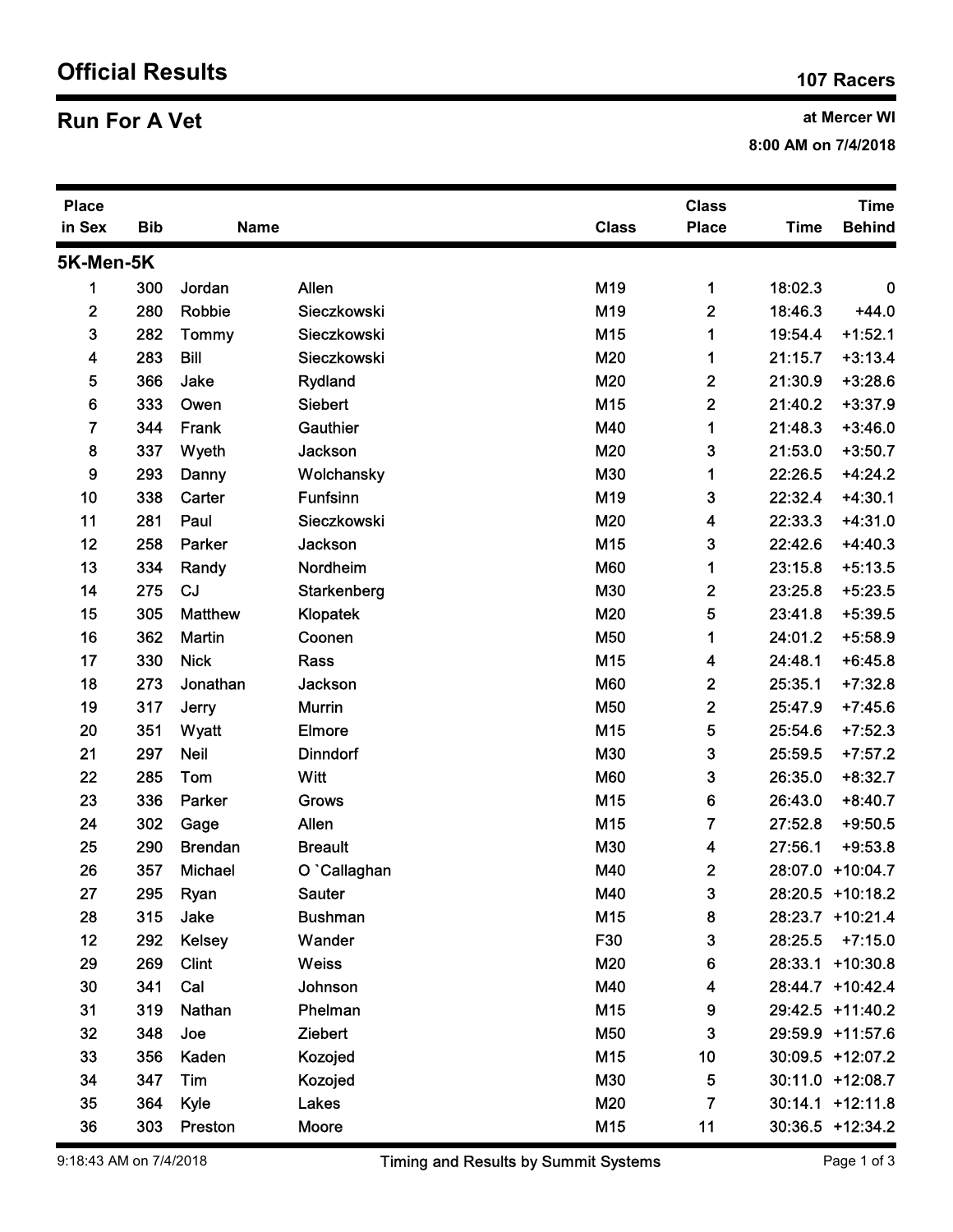| in Sex<br>37<br>38<br>39<br>40<br>41<br>42<br>43<br>44<br>45<br>46<br>47<br>48<br>49<br>50<br>51<br>52<br>53<br>54<br>55<br>56<br>5K-Women-5K<br>$\mathbf{2}$<br>3<br>4<br>5 | <b>Bib</b><br>323<br>352<br>262<br>313<br>307<br>316<br>354<br>363<br>301<br>359<br>332<br>255<br>260<br>328<br>308<br>288<br>298<br>277 | <b>Name</b><br>Tom<br>Andy<br><b>Brad</b><br>D `Kota<br>Randall<br>Arden<br><b>Mike</b><br>Tom<br>Chris<br>Dean<br>Jeff<br>Jeff<br><b>Bill</b><br>Dan<br><b>Ellis</b><br><b>Mark</b><br>Nathan | Piikkila<br>Wolf<br><b>Davis</b><br>Engler<br>Meder<br><b>Bushman</b><br><b>Maurer</b><br>Simpson<br>Moore<br>Cook<br>Rass<br>Cottam<br><b>DeVault</b><br>Morse<br>Allen | <b>Class</b><br>M50<br><b>M60</b><br>M40<br>M20<br><b>M50</b><br>M15<br>M40<br><b>M50</b><br>M40<br><b>M50</b><br><b>M50</b><br>M30<br>M20<br><b>M60</b> | <b>Place</b><br>4<br>4<br>5<br>8<br>5<br>12<br>6<br>6<br>$\overline{7}$<br>$\overline{7}$<br>8<br>6 | <b>Time</b>        | <b>Behind</b><br>30:43.8 +12:41.5<br>30:47.7 +12:45.4<br>31:22.2 +13:19.9<br>31:55.0 +13:52.7<br>32:00.3 +13:58.0<br>32:14.6 +14:12.3<br>32:22.5 +14:20.2<br>32:40.6 +14:38.3<br>33:01.1 +14:58.8 |
|------------------------------------------------------------------------------------------------------------------------------------------------------------------------------|------------------------------------------------------------------------------------------------------------------------------------------|------------------------------------------------------------------------------------------------------------------------------------------------------------------------------------------------|--------------------------------------------------------------------------------------------------------------------------------------------------------------------------|----------------------------------------------------------------------------------------------------------------------------------------------------------|-----------------------------------------------------------------------------------------------------|--------------------|---------------------------------------------------------------------------------------------------------------------------------------------------------------------------------------------------|
|                                                                                                                                                                              |                                                                                                                                          |                                                                                                                                                                                                |                                                                                                                                                                          |                                                                                                                                                          |                                                                                                     |                    |                                                                                                                                                                                                   |
|                                                                                                                                                                              |                                                                                                                                          |                                                                                                                                                                                                |                                                                                                                                                                          |                                                                                                                                                          |                                                                                                     |                    |                                                                                                                                                                                                   |
|                                                                                                                                                                              |                                                                                                                                          |                                                                                                                                                                                                |                                                                                                                                                                          |                                                                                                                                                          |                                                                                                     |                    |                                                                                                                                                                                                   |
|                                                                                                                                                                              |                                                                                                                                          |                                                                                                                                                                                                |                                                                                                                                                                          |                                                                                                                                                          |                                                                                                     |                    |                                                                                                                                                                                                   |
|                                                                                                                                                                              |                                                                                                                                          |                                                                                                                                                                                                |                                                                                                                                                                          |                                                                                                                                                          |                                                                                                     |                    |                                                                                                                                                                                                   |
|                                                                                                                                                                              |                                                                                                                                          |                                                                                                                                                                                                |                                                                                                                                                                          |                                                                                                                                                          |                                                                                                     |                    |                                                                                                                                                                                                   |
|                                                                                                                                                                              |                                                                                                                                          |                                                                                                                                                                                                |                                                                                                                                                                          |                                                                                                                                                          |                                                                                                     |                    |                                                                                                                                                                                                   |
|                                                                                                                                                                              |                                                                                                                                          |                                                                                                                                                                                                |                                                                                                                                                                          |                                                                                                                                                          |                                                                                                     |                    |                                                                                                                                                                                                   |
|                                                                                                                                                                              |                                                                                                                                          |                                                                                                                                                                                                |                                                                                                                                                                          |                                                                                                                                                          |                                                                                                     |                    |                                                                                                                                                                                                   |
|                                                                                                                                                                              |                                                                                                                                          |                                                                                                                                                                                                |                                                                                                                                                                          |                                                                                                                                                          |                                                                                                     |                    | 33:03.3 +15:01.0                                                                                                                                                                                  |
|                                                                                                                                                                              |                                                                                                                                          |                                                                                                                                                                                                |                                                                                                                                                                          |                                                                                                                                                          |                                                                                                     |                    | 33:18.8 +15:16.5                                                                                                                                                                                  |
|                                                                                                                                                                              |                                                                                                                                          |                                                                                                                                                                                                |                                                                                                                                                                          |                                                                                                                                                          |                                                                                                     |                    | 33:29.2 +15:26.9                                                                                                                                                                                  |
|                                                                                                                                                                              |                                                                                                                                          |                                                                                                                                                                                                |                                                                                                                                                                          |                                                                                                                                                          | 9                                                                                                   |                    | 33:59.3 +15:57.0                                                                                                                                                                                  |
|                                                                                                                                                                              |                                                                                                                                          |                                                                                                                                                                                                |                                                                                                                                                                          |                                                                                                                                                          | 5                                                                                                   |                    | 35:03.5 +17:01.2                                                                                                                                                                                  |
|                                                                                                                                                                              |                                                                                                                                          |                                                                                                                                                                                                | <b>Munson</b>                                                                                                                                                            | M15<br>M30                                                                                                                                               | 13<br>$\overline{\mathbf{7}}$                                                                       |                    | 35:40.7 +17:38.4<br>35:47.9 +17:45.6                                                                                                                                                              |
|                                                                                                                                                                              |                                                                                                                                          |                                                                                                                                                                                                | Caskey                                                                                                                                                                   | M40                                                                                                                                                      | 8                                                                                                   |                    | 37:38.4 +19:36.1                                                                                                                                                                                  |
|                                                                                                                                                                              |                                                                                                                                          | <b>Tyler</b>                                                                                                                                                                                   | Jastromski                                                                                                                                                               | M15                                                                                                                                                      | 14                                                                                                  |                    | 38:09.4 +20:07.1                                                                                                                                                                                  |
|                                                                                                                                                                              | 276                                                                                                                                      | <b>Troy</b>                                                                                                                                                                                    | Jastromski                                                                                                                                                               | M40                                                                                                                                                      | 9                                                                                                   |                    | 38:11.4 +20:09.1                                                                                                                                                                                  |
|                                                                                                                                                                              | 345                                                                                                                                      | Larry                                                                                                                                                                                          | Slaght                                                                                                                                                                   | <b>M50</b>                                                                                                                                               | 9                                                                                                   |                    | 41:11.8 +23:09.5                                                                                                                                                                                  |
|                                                                                                                                                                              |                                                                                                                                          |                                                                                                                                                                                                |                                                                                                                                                                          |                                                                                                                                                          |                                                                                                     |                    |                                                                                                                                                                                                   |
|                                                                                                                                                                              | 355                                                                                                                                      | Kate                                                                                                                                                                                           | <b>Maurer</b>                                                                                                                                                            | F40                                                                                                                                                      | $\mathbf 1$                                                                                         | 21:10.5            | $\bf{0}$                                                                                                                                                                                          |
|                                                                                                                                                                              | 265                                                                                                                                      | Lauren                                                                                                                                                                                         | Davis                                                                                                                                                                    | F <sub>15</sub>                                                                                                                                          | 1                                                                                                   | 22:53.1            | $+1:42.6$                                                                                                                                                                                         |
|                                                                                                                                                                              | 329                                                                                                                                      | Alivia                                                                                                                                                                                         | Rass                                                                                                                                                                     | F19                                                                                                                                                      | 1                                                                                                   | 25:26.7            | $+4:16.2$                                                                                                                                                                                         |
|                                                                                                                                                                              | 321                                                                                                                                      | Erin                                                                                                                                                                                           | <b>Matula</b>                                                                                                                                                            | F19                                                                                                                                                      | $\boldsymbol{2}$                                                                                    | 26:25.3            | $+5:14.8$                                                                                                                                                                                         |
|                                                                                                                                                                              | 335                                                                                                                                      | Angela                                                                                                                                                                                         | <b>Grows</b>                                                                                                                                                             | F30                                                                                                                                                      | 1                                                                                                   | 26:43.6            | $+5:33.1$                                                                                                                                                                                         |
| 6                                                                                                                                                                            | 299                                                                                                                                      | Chandra                                                                                                                                                                                        | Allen                                                                                                                                                                    | F40                                                                                                                                                      | 2                                                                                                   | 26:48.7            | $+5:38.2$                                                                                                                                                                                         |
| $\overline{7}$<br>8                                                                                                                                                          | 286<br>331                                                                                                                               | Lisa<br>Kathleen                                                                                                                                                                               | <b>Munson</b><br>Kostner-Rass                                                                                                                                            | F50<br>F40                                                                                                                                               | 3                                                                                                   | 27:03.7<br>27:22.7 | $+5:53.2$<br>$+6:12.2$                                                                                                                                                                            |
| 9                                                                                                                                                                            | 311                                                                                                                                      | Amelia                                                                                                                                                                                         | Allen                                                                                                                                                                    | F <sub>15</sub>                                                                                                                                          | $\boldsymbol{2}$                                                                                    | 27:25.7            | $+6:15.2$                                                                                                                                                                                         |
| 10                                                                                                                                                                           | 267                                                                                                                                      | Jen                                                                                                                                                                                            | Newcomb                                                                                                                                                                  | F40                                                                                                                                                      | 4                                                                                                   | 28:15.7            | $+7:05.2$                                                                                                                                                                                         |
| 11                                                                                                                                                                           | 291                                                                                                                                      | Sabrina                                                                                                                                                                                        | <b>Breault</b>                                                                                                                                                           | F30                                                                                                                                                      | $\boldsymbol{2}$                                                                                    | 28:25.0            | $+7:14.5$                                                                                                                                                                                         |
| 13                                                                                                                                                                           | 350                                                                                                                                      | Sarah                                                                                                                                                                                          | <b>Elmore</b>                                                                                                                                                            | F40                                                                                                                                                      | 5                                                                                                   | 28:30.6            | $+7:20.1$                                                                                                                                                                                         |
| 14                                                                                                                                                                           | 343                                                                                                                                      | Julie                                                                                                                                                                                          | Poupart                                                                                                                                                                  | F40                                                                                                                                                      | 6                                                                                                   | 28:37.5            | $+7:27.0$                                                                                                                                                                                         |
| 15                                                                                                                                                                           | 309                                                                                                                                      | Liz                                                                                                                                                                                            | Moore                                                                                                                                                                    | F19                                                                                                                                                      | 3                                                                                                   | 29:17.5            | $+8:07.0$                                                                                                                                                                                         |
| 16                                                                                                                                                                           | 324                                                                                                                                      | Patricia                                                                                                                                                                                       | Krueger-Dolph                                                                                                                                                            | F40                                                                                                                                                      | $\overline{\mathbf{7}}$                                                                             | 29:31.9            | $+8:21.4$                                                                                                                                                                                         |
| 17                                                                                                                                                                           | 322                                                                                                                                      | Colleen                                                                                                                                                                                        | <b>Matula</b>                                                                                                                                                            | F50                                                                                                                                                      | $\boldsymbol{2}$                                                                                    | 29:46.1            | $+8:35.6$                                                                                                                                                                                         |
| 18                                                                                                                                                                           | 314                                                                                                                                      | <b>Rylee</b>                                                                                                                                                                                   | Meyer                                                                                                                                                                    | F <sub>15</sub>                                                                                                                                          | 3                                                                                                   | 29:57.4            | $+8:46.9$                                                                                                                                                                                         |
| 19                                                                                                                                                                           | 360                                                                                                                                      | Amanda                                                                                                                                                                                         | Cook                                                                                                                                                                     | F20                                                                                                                                                      |                                                                                                     | 29:58.8            | $+8:48.3$                                                                                                                                                                                         |
| 20                                                                                                                                                                           | 289                                                                                                                                      | <b>Diane</b>                                                                                                                                                                                   | O `Krongly                                                                                                                                                               | F50                                                                                                                                                      | 3                                                                                                   | 30:04.3            | $+8:53.8$                                                                                                                                                                                         |
| 21                                                                                                                                                                           | 279                                                                                                                                      | Elena                                                                                                                                                                                          | <b>Reklaitis</b>                                                                                                                                                         | F50                                                                                                                                                      | 4                                                                                                   | 30:13.4            | $+9:02.9$                                                                                                                                                                                         |
| 22<br>23                                                                                                                                                                     | 274<br>284                                                                                                                               | <b>Alexis</b><br>Roxanne                                                                                                                                                                       | <b>Engler</b><br>Lutgen                                                                                                                                                  | <b>F20</b><br>F50                                                                                                                                        | $\boldsymbol{2}$<br>5                                                                               |                    | $30:17.1$ +9:06.6<br>$30:29.1$ +9:18.6                                                                                                                                                            |